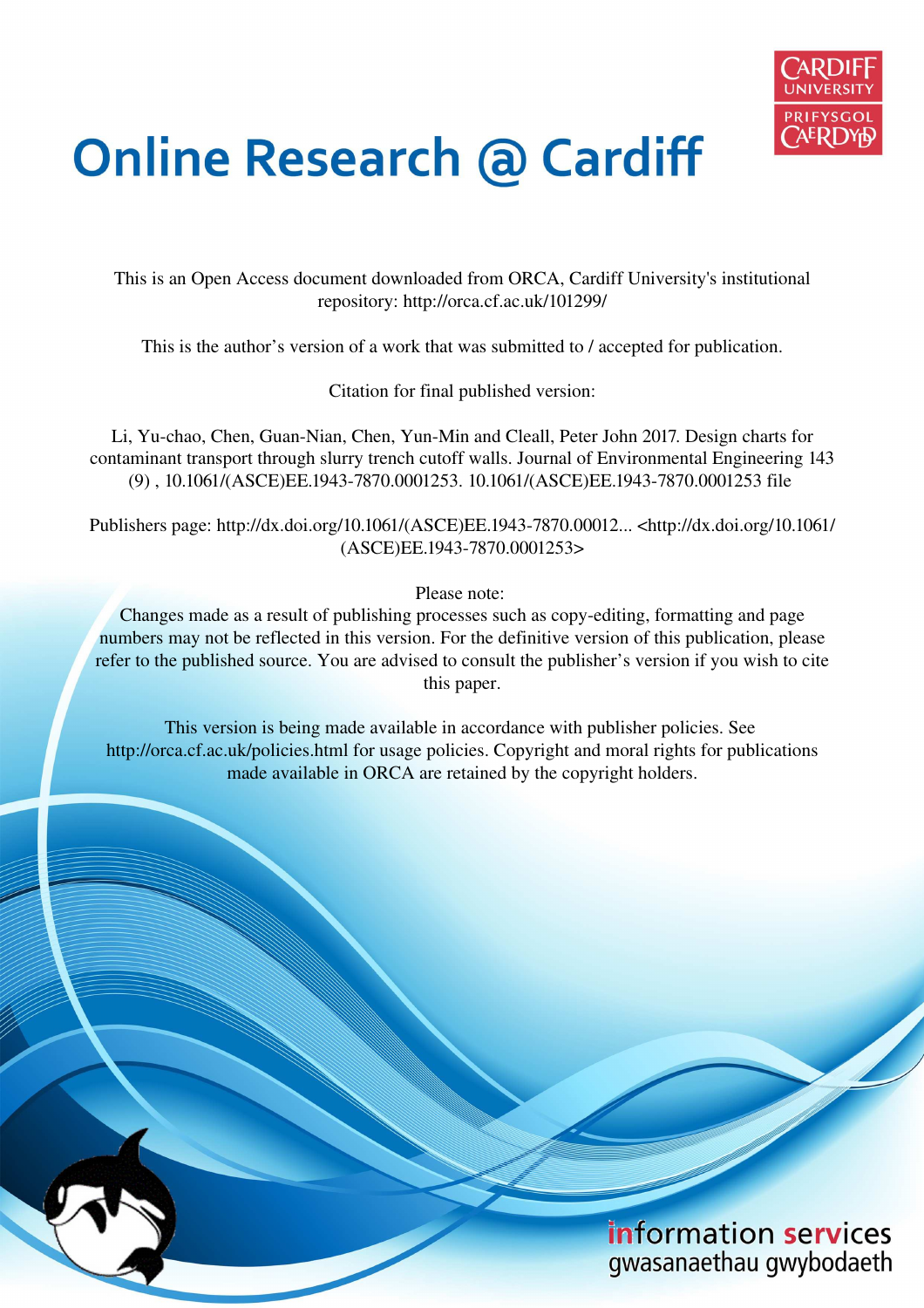| $\mathbf{1}$   | Title: Design Charts for Contaminant Transport through Slurry Trench Cut-off Walls                                                 |
|----------------|------------------------------------------------------------------------------------------------------------------------------------|
| $\overline{2}$ |                                                                                                                                    |
| 3              |                                                                                                                                    |
| 4              | <b>Authors:</b> Yu-Chao Li <sup>1</sup> ; Guan-Nian Chen <sup>2</sup> ; Yun-Min Chen <sup>3</sup> ; Peter John Cleall <sup>4</sup> |
| 5              |                                                                                                                                    |
| 6              | Associate Professor, MOE Key Laboratory of Soft Soils and Geoenvironmental                                                         |
| $\tau$         | Engineering, Department of Civil Engineering, Zhejiang University, Hangzhou 310058,                                                |
| 8              | China.                                                                                                                             |
| 9              | <sup>2</sup> MSc student, MOE Key Laboratory of Soft Soils and Geoenvironmental Engineering,                                       |
| 10             | Department of Civil Engineering, Zhejiang University, Hangzhou 310058, China.                                                      |
| 11             | <sup>3</sup> Professor, MOE Key Laboratory of Soft Soils and Geoenvironmental Engineering,                                         |
| 12             | Department of Civil Engineering, Zhejiang University, Hangzhou 310058, China.                                                      |
| 13             | <sup>4</sup> Senior Lecturer, Cardiff School of Engineering, Cardiff University, Cardiff, CF24 3AA,                                |
| 14             | Wales, UK. E-mail: cleall@cf.ac.uk. Tel: +44 (0)29 2087 5795. Fax: +44 (0)29 2087                                                  |
| 15             | 4716 (corresponding author)                                                                                                        |
| 16             |                                                                                                                                    |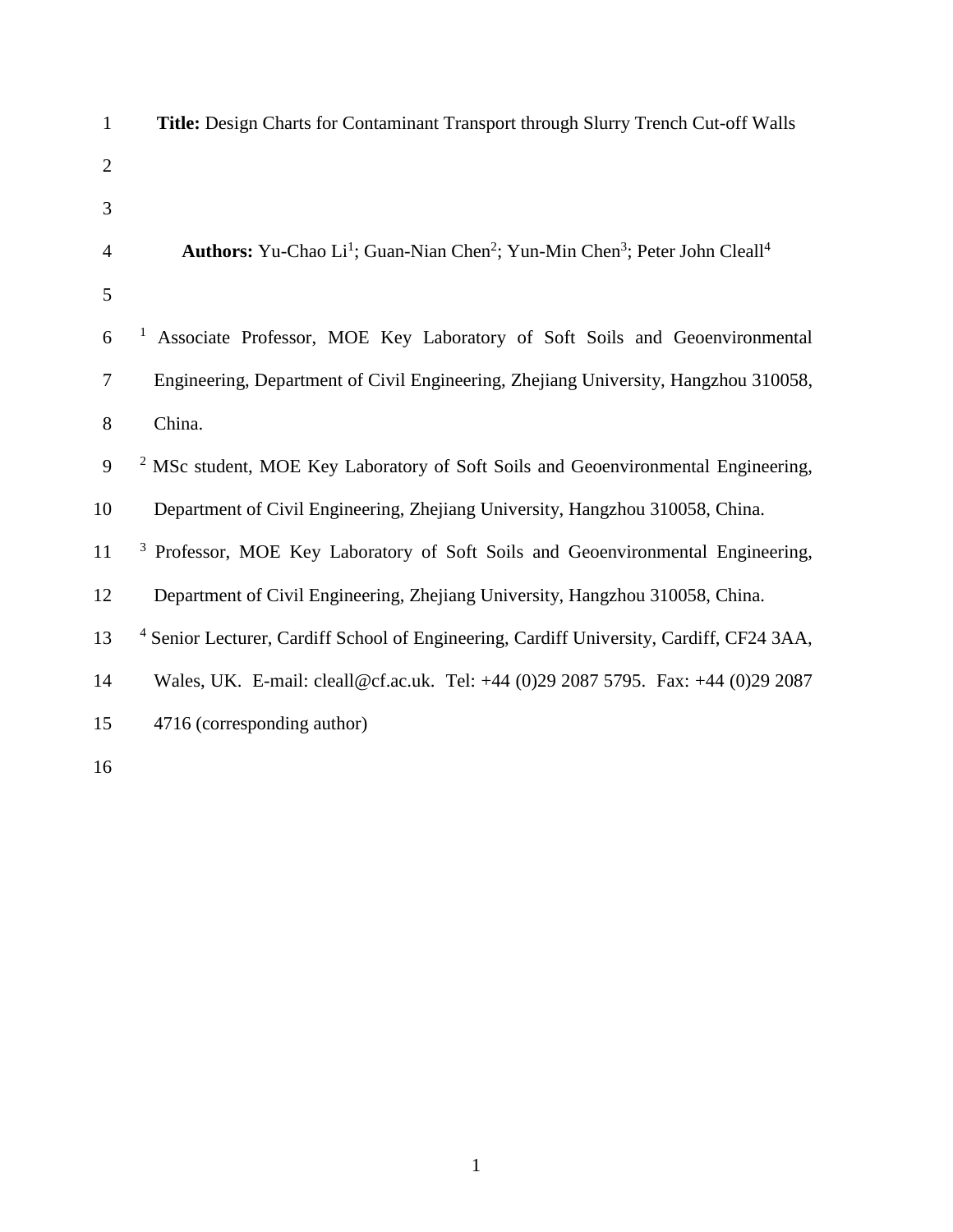17 **Abstract:** Slurry trench cut-off walls with low-permeability backfill material, such as 18 soil-bentonite and slag-cement-bentonite, are used widely for containment of subsurface 19 pollution. In the design of slurry walls the potential service life for a given thickness or 20 the wall thickness for a target service life are typically determined via analyses of one-21 dimensional contaminant transport. The difficulty of selecting appropriate inlet and 22 outlet boundary conditions and the mathematical complexity of analytical solutions 23 hinder engineers from undertaking a contaminant transport analysis based design. Design 24 charts for non-dimensionalized effluent flux are presented by developing and utilizing an 25 analytical solution. The methodologies of using these charts in design are demonstrated.

- 26
- 27

28 **Keywords:** contaminant transport; slurry wall; design chart; subsurface contamination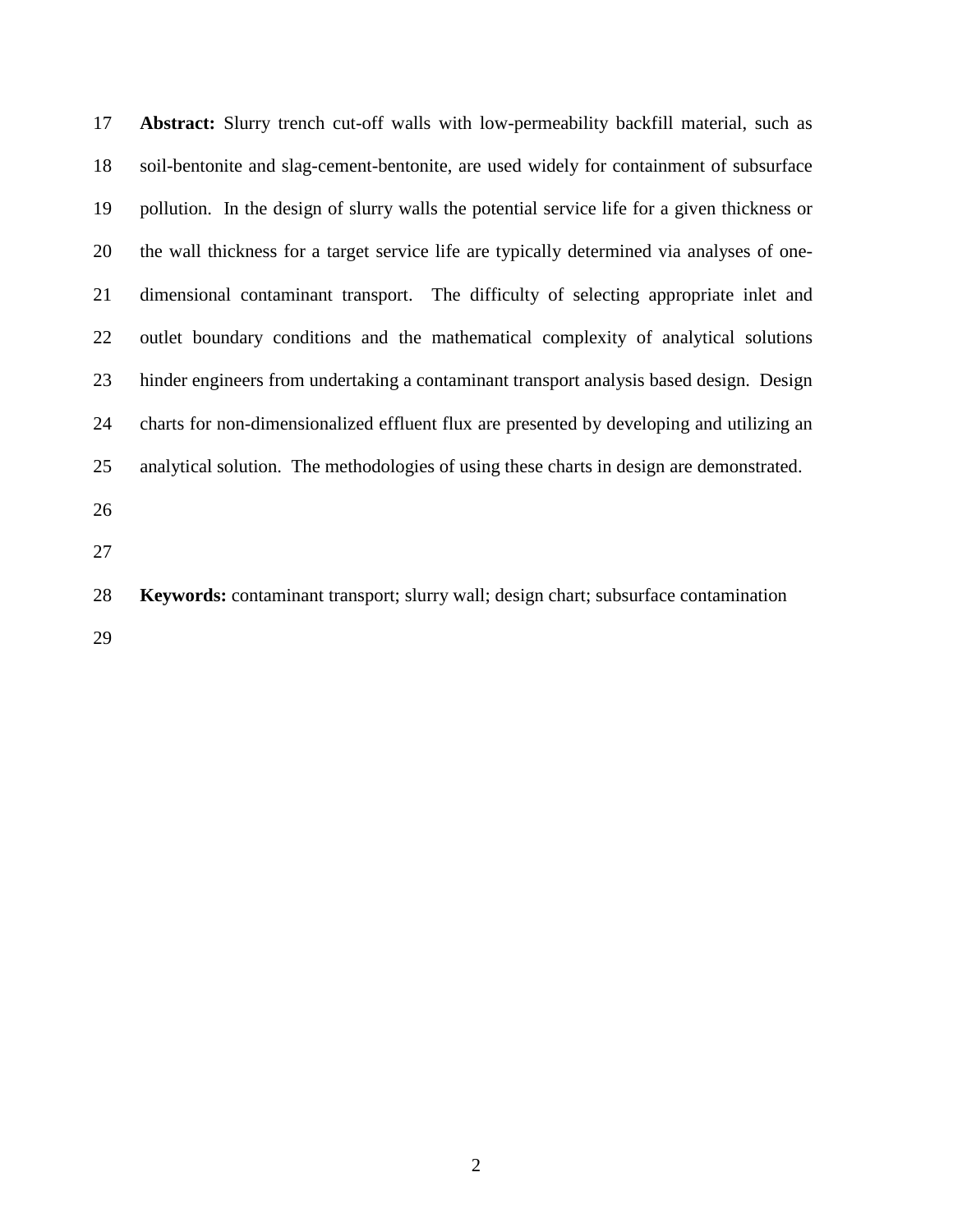#### 30 **Introduction**

31

32 Slurry trench cut-off walls (termed as slurry walls hereafter) with low-permeability 33 backfills, such as soil-bentonite and slag-cement-bentonite, are widely used for 34 containment of subsurface pollution (D'Appolonia, 1980; LaGrega, et al., 2001; Opdyke 35 and Evans, 2005; Jefferis, 2012). Many laboratory studies have been conducted to 36 evaluate properties of the backfills (Evans, 1994; Filz, et al., 2001; Yeo, et al., 2005; 37 Joshi, et al., 2010; Soga, et al., 2013) with a focus on hydraulic conductivity (*k*). Typically  $k \leq 10^{-9}$  m/s is specified for backfills in slurry wall designs as in such a condition 39 diffusion of contamination can be reasonably assumed to be the significant transport 40 process (Devlin and Parker, 1996).

41

42 In the design of slurry walls the determination of either the potential service life (which is 43 usually indicated by the breakthrough time of the target contaminant) for a given wall 44 thickness or the wall thickness required for a target service life is typically required. In 45 such problems contaminant transport through the slurry wall can be considered as a one-46 dimensional advective-dispersive process, as illustrated in Fig. 1. The appropriate choice 47 of boundary conditions is critical in analyzing contaminant transport through slurry walls 48 (van Genuchten and Parker, 1984; Rabideau and Khandelwal, 1998; Prince, et al., 2000). 49 Use of first-type (Dirichlet) boundary conditions at the inlet (up-stream) boundary fails to 50 satisfy conservation of mass and the impact of this discrepancy is not always negligible 51 (van Genuchten and Parker, 1984). Due to this limitation it has been suggested that 52 solutions for a semi-infinite system with a first-type boundary at the inlet boundary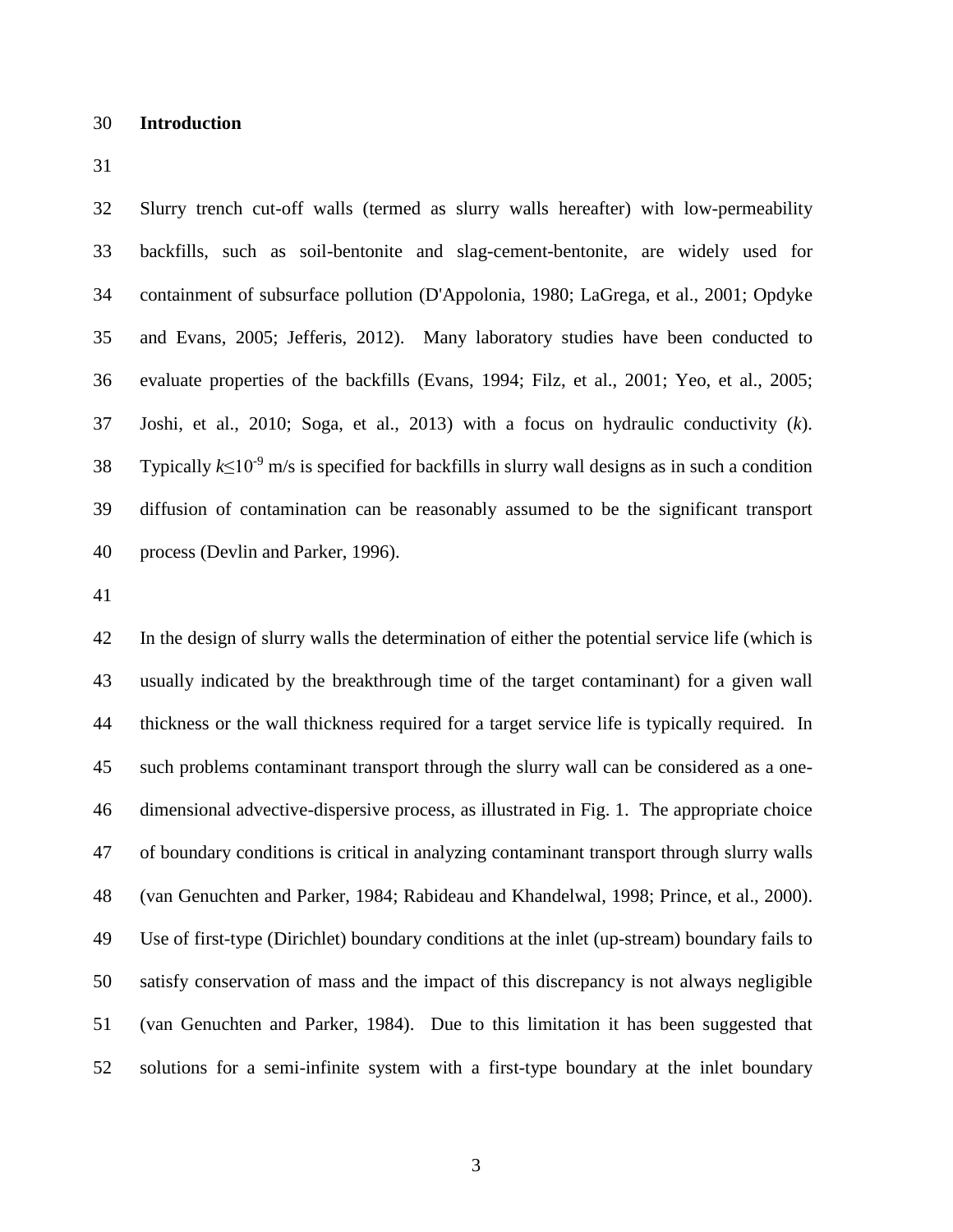53 (Lapidus and Amundson, 1952; Ogata and Banks, 1961) should not be used in the design 54 of slurry walls (Prince, et al., 2000). Use of a third-type (Robin) boundary condition, 55 which is a more accurate representation of mass balance between the total flux into the 56 backfill and the mass of contaminant in the backfill, is recommended for the inlet 57 boundary in the analysis of contaminant transport through a slurry wall (van Genuchten 58 and Parker, 1984; Prince, et al., 2000). However, analytical solutions with such a 59 boundary condition typically utilize complementary error functions (Lindstrom, et al., 60 1967) or require solution of eigen equations (Brenner, 1962). This thereby restricts their 61 usefulness to practicing engineers and limits their implementation in the slurry wall 62 design process.

63

64 In this paper, design charts for contaminant transport through slurry walls are presented. 65 They are established in terms of non-dimensionalized effluent flux and concentration by 66 developing and utilizing an appropriate analytical solution. Methods for using these 67 design charts to determine the effluent flux of contaminant or to estimate the thickness of 68 slurry walls are demonstrated.

69

70

## 71 **Method and Charts**

72

73 A slurry wall keying into impermeable layer (see Fig. 1) is considered. The backfill is 74 assumed to be homogenous, fully saturated and non-deformable. The pore water flow in 75 the backfill is assumed to be in a steady state condition. A coordinate system (*x*), whose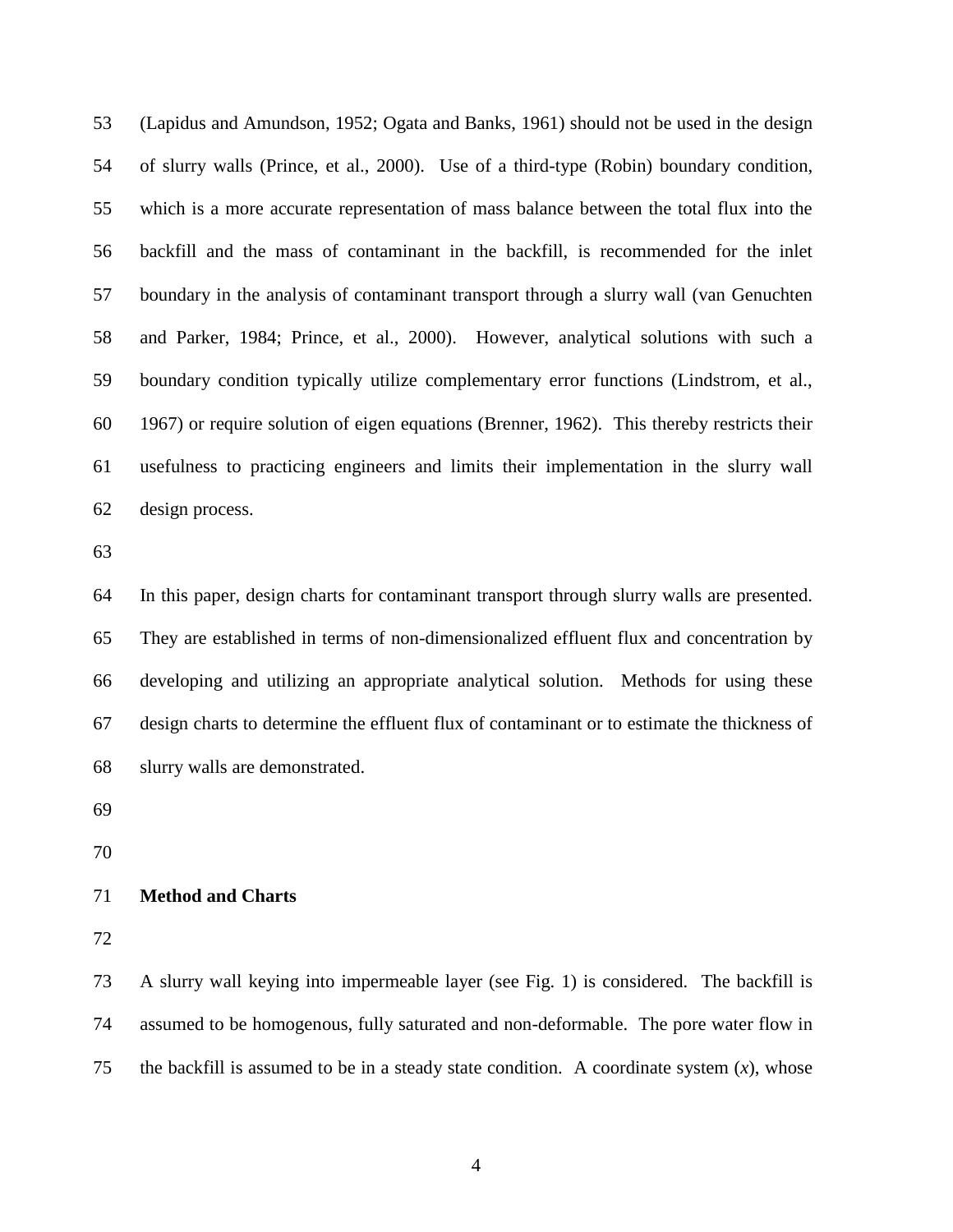76 direction is coincident with that of the pore-water flow, is adopted, and the inlet boundary 77 is chosen as the origin. Contaminant transport through the slurry wall can be described 78 by the one-dimensional advection-dispersion equation for soils (Bear and Cheng, 2010), 79 that is,

80 
$$
nR\frac{\partial c}{\partial t} = nD_e \frac{\partial^2 c}{\partial x^2} - v \frac{\partial c}{\partial x}
$$
 (1)

81 where *c* is the volume-average concentration of contaminant in the pore water of backfill; 82 *t* is time; *n* is the porosity of the backfill; *R* and  $D_e$  are the retardation factor and effective 83 diffusion coefficient of contaminant in the backfill, respectively. *v* is the discharge 84 (superficial) velocity and is assumed to be determined by Darcy's law, so can be 85 expressed as:

$$
86 \t v = k \frac{h}{L} \t (2)
$$

87 where *h* is the hydraulic head difference between the inlet boundary and outlet (down-88 stream) boundary of the slurry wall; and *L* is thickness of the slurry wall. Chemical 89 equilibrium between the pore water and the soil particles of backfills is assumed to be 90 instantaneously reached. For linear, instantaneous and reversible equilibrium adsorption 91 of reactive contaminants, the linear adsorption, *R*, is given by

$$
R = 1 + \frac{\rho K_d}{n} \tag{3}
$$

93 where  $\rho$  is bulk (dry) density of the backfill; and  $K_d$  is the linear partition coefficient of 94 the contaminant. The first term on the right side of Eq. (1) represents dispersive and 95 diffusive transport of contaminant in soils and the second term represents advective 96 transport. Initially, the backfill is assumed to be free of contaminant.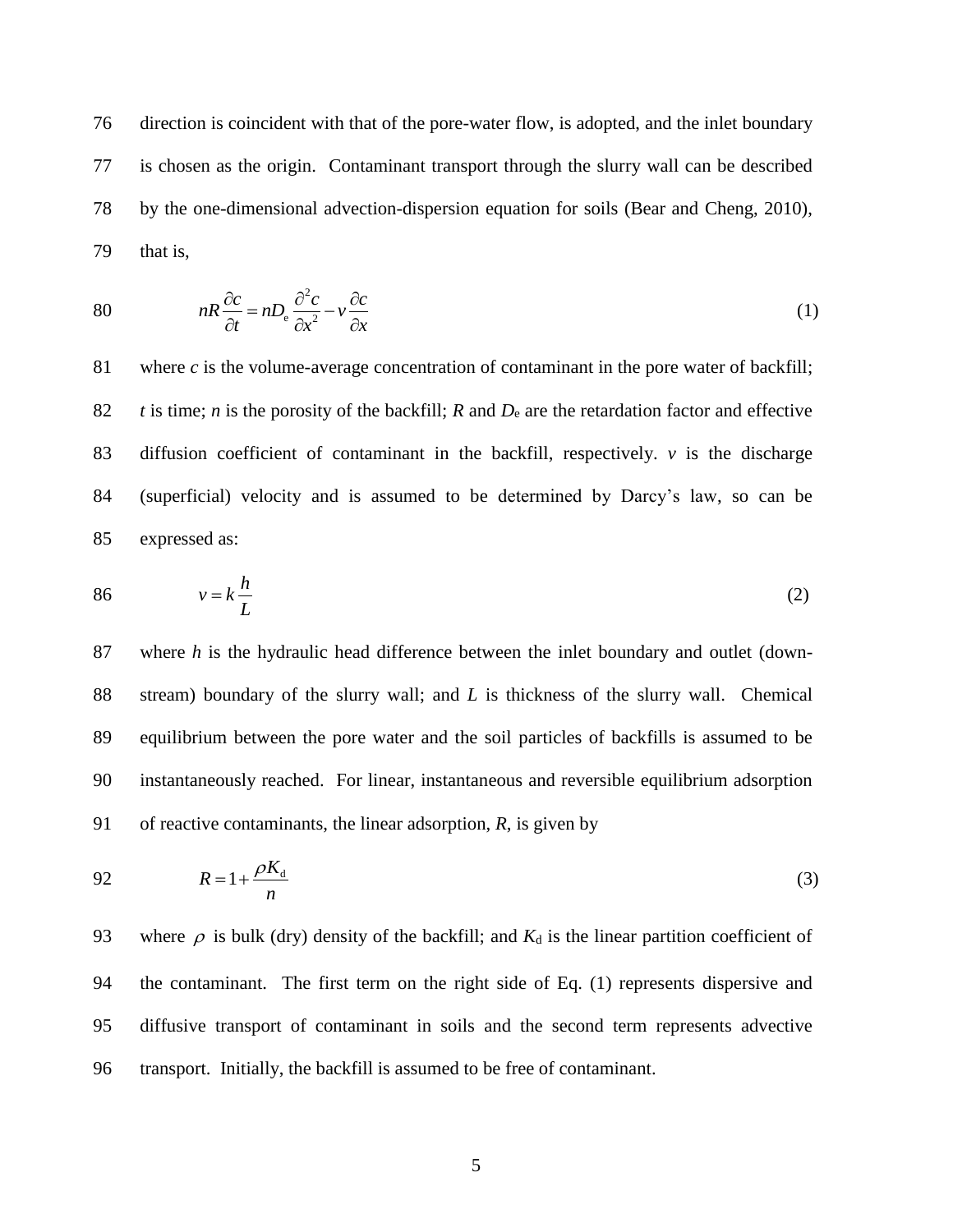$$
97 \qquad c(x,0) = 0 \qquad 0 \le x \le L \tag{4}
$$

98 A third-type boundary condition is used in this paper at the inlet boundary of the slurry 99 wall following the discussions of van Genuchten and Parker (1984) and Prince et al. 100 (2000), that is,

101 
$$
-nD_e \frac{\partial c}{\partial x} + vc = vc_0 \qquad x = 0 \tag{5}
$$

102 where  $c_0$  is the inlet concentration.

103 The choice of outlet boundary condition is less straightforward (Rabideau and 104 Khandelwal, 1998; Prince, et al., 2000). The suitability of the semi-infinite assumption 105 for finite columns or barriers is itself questionable, which is particular true when the 106 Peclet number is low, as in the case of adsorptive, low-permeability slurry wall barriers 107 (Prince, et al., 2000). For the scenario that the regional ground-water flow is parallel to 108 the slurry wall, advection can remove contaminant from the barrier exit much faster than 109 the rate of diffusion from within the barrier. Therefore, the zero concentration boundary 110 condition, which implies a "flushing" effect, is recommended as a conservative starting 111 point of design (Rabideau and Khandelwal, 1998), that is,

$$
112 \t\t\t c=0 \t\t x=L \t\t (6)
$$

113

114 Eqs.  $(1)$ ,  $(4)$   $\sim$   $(6)$  can be non-dimensionalized as follows,

115 
$$
\frac{\partial C}{\partial T} = \frac{1}{P_{\rm L}} \frac{\partial^2 C}{\partial X^2} - \frac{\partial C}{\partial X}
$$
 (7)

$$
116 \t C(X,0) = 0 \t 0 \le X \le 1 \t (8)
$$

117 
$$
-\frac{1}{P_{\rm L}}\frac{\partial C}{\partial X} + C = 1 \qquad X = 0 \tag{9}
$$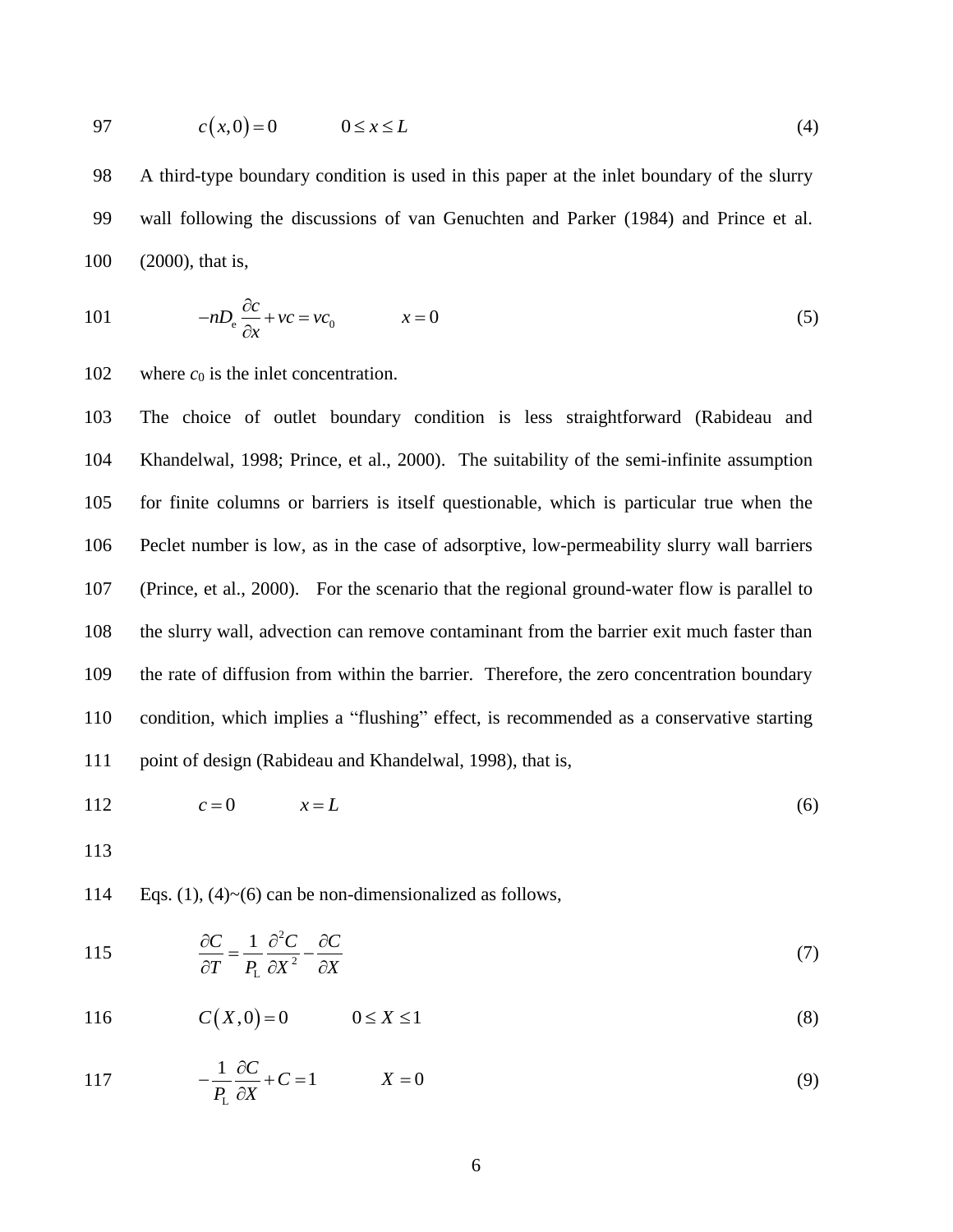$$
118 \t C = 0 \t X = 1 \t (10)
$$

119 where

$$
P_{\rm L} = \frac{vL}{nD_{\rm e}}\tag{11}
$$

$$
T = \frac{vt}{nRL} \tag{12}
$$

122 
$$
C(X,T) = \frac{c(x,t)}{c_0}
$$
 (13)

$$
123 \t\t X = \frac{x}{L} \t\t(14)
$$

## 124 Substitution of Eq. (2) into Eqs. (11) and (12) yields

$$
P_{\rm L} = \frac{kh}{nD_{\rm e}}\tag{15}
$$

$$
126 \t\t T = \frac{kht}{nRL^2} \t\t(16)
$$

127 The column Peclet number *P*L (van Genuchten and Parker, 1984; Shackelford, 1994; 128 Shackelford, 1995; Rabideau and Khandelwal, 1998) represents the relative importance 129 of advection to dispersion in the soil matrix. Eq. (15) indicates *P*L is independent of *L* if 130 *h* is assumed to be not changed by the thickness of the slurry wall.

131

132 The following analytical solution to Eq. (7), with the initial and boundary conditions of 133 Eqs. (8), (9) and (10), can be developed following Li and Cleall (2011),

134 
$$
C(X,T) = 1 - \exp(P_L X - P_L) + \sum_{m=1}^{\infty} \left[ A_m \sin(\beta_m X) + B_m \cos(\beta_m X) \right] \exp\left( \frac{P_L X}{2} - \frac{P_L T}{4} - \frac{\beta_m^2 T}{P_L} \right)
$$
  
135 (17)

136 where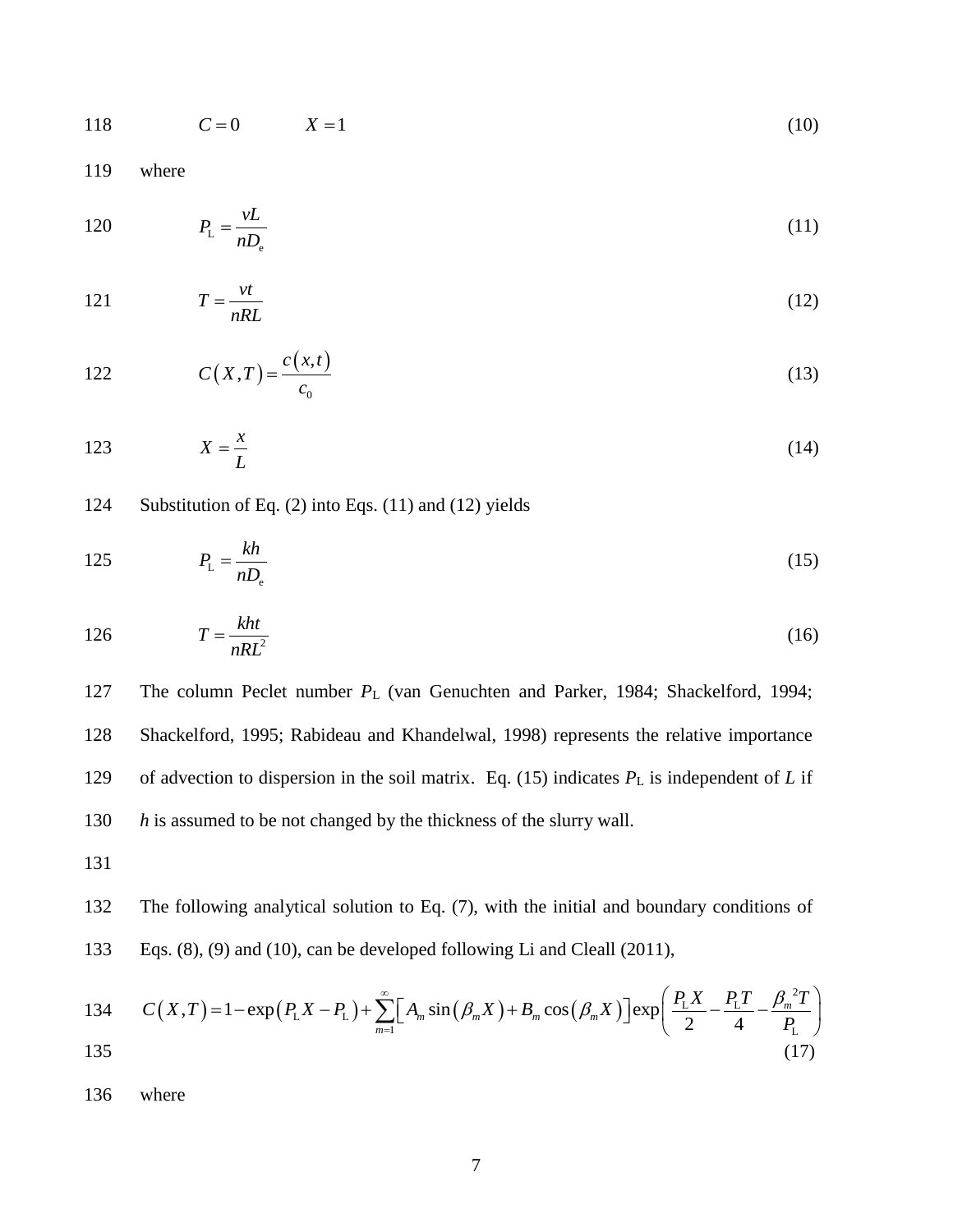137 
$$
A_m = -\frac{4\frac{\beta_m}{\alpha^2 + \beta_m^2}}{\frac{\alpha^2 + \beta_m^2}{\alpha^2} + \frac{\sin \beta_m}{\beta_m \alpha} (\beta_m \sin \beta_m - \alpha \cos \beta_m)}
$$
(18)

138 
$$
B_m = \frac{\beta_m}{\alpha} A_m \tag{19}
$$

$$
\alpha = \frac{P_{\rm L}}{2} \tag{20}
$$

140  $\beta_m$  are the positive roots of the following eigen equation

$$
141 \qquad \qquad \beta_m \cot \beta_m + \frac{P_L}{2} = 0 \tag{21}
$$

142

143 For the scenario described above the effluent flux of contaminant at the outlet boundary 144 can be used as the breakthrough criterion. The normalized effluent flux can be written as

145 
$$
F(1,T) = 1 - \sum_{m=1}^{\infty} \left( \frac{A_m \beta_m}{P_L} \cos \beta_m - \frac{B_m \beta_m}{P_L} \sin \beta_m + \frac{A_m}{2} \sin \beta_m + \frac{B_m}{2} \cos \beta_m \right) \exp\left( \frac{P_L}{2} - \frac{P_L T}{4} - \frac{\beta_m^2 T}{P_L} \right)
$$
  
146 (22)

147 where

148 
$$
F(1,T) = \frac{f(L,t)}{vc_0}
$$
 (23)

149 
$$
f(x,t) = -nD_e \frac{\partial c}{\partial x} + vc
$$
 (24)

and 
$$
f(x,t)
$$
 is the flux of contaminant. For use of Eq. (22) in design calculations engineers  
have to solve the eigen equation thereby reducing its usefulness. In this paper, the eigen  
values ( $\beta_m$ ) in Eq. (21) are generated numerically, using the Newton-Raphson method  
(Chapra and Canale, 2006). The obtained design charts for the relationships between the  
normalized effluent flux and time are plotted in Fig. 2, following the format used by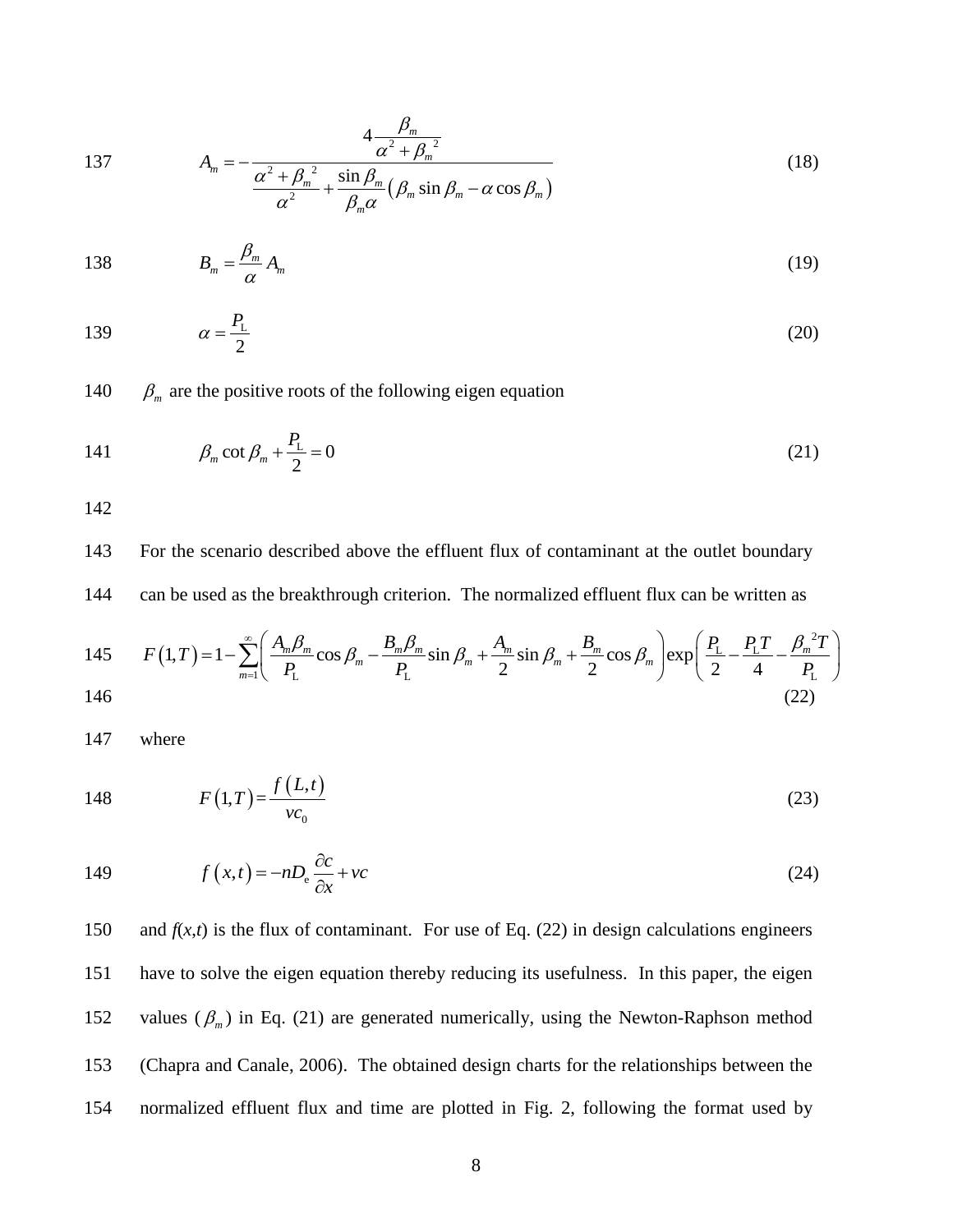155 Rowe et al. (2004). Similarly, those for the relationships between the normalized effluent 156 concentration and time for the scenario with second-type (Neumann) boundary condition 157 at the barrier exit are given in the Appendix using the analytical solution of Brenner 158 (1962).

159

160

## 161 **Examples**

162

163 The methodology of using the presented charts to design slurry walls is outlined via a 164 series of examples and follows the work of Acar and Haider (1990) and Rowe et al. 165 (2004). The material parameters of backfill used in the examples considered are listed in 166 Table 1.

167

168 The effluent concentration at an, arbitrarily, selected time of interest of 30 years, for a 0.9 169 m-thick slurry wall is first estimated. The values of coefficients  $P_L$ =10.0 and *T*=0.47 can 170 be obtained by Eqs. (15) and (16), respectively. Based on these values, *F*=0.085 (that is, 171  $f=9.4\times10^{-12}$  kg/(m<sup>2</sup>s)) can be found from Fig. 2(c). If the breakthrough criterion that the 172 effluent concentration  $F=0.01$  (i.e.,  $f=1.1\times10^{-12}$  kg/(m<sup>2</sup>s)) at 30 years is used the thickness 173 of 0.9 m is not [sufficient](http://www.iciba.com/sufficient) and a greater thickness is required.

174

175 The thickness satisfying the breakthrough criterion above can also be determined using

176 the design charts. The value of  $P<sub>L</sub>$  is unchanged as it is independent of *L* (see Eq. (15)).

177 To satisfy the breakthrough criterion of *F*=0.01 for a service life of 30 years, *T* is required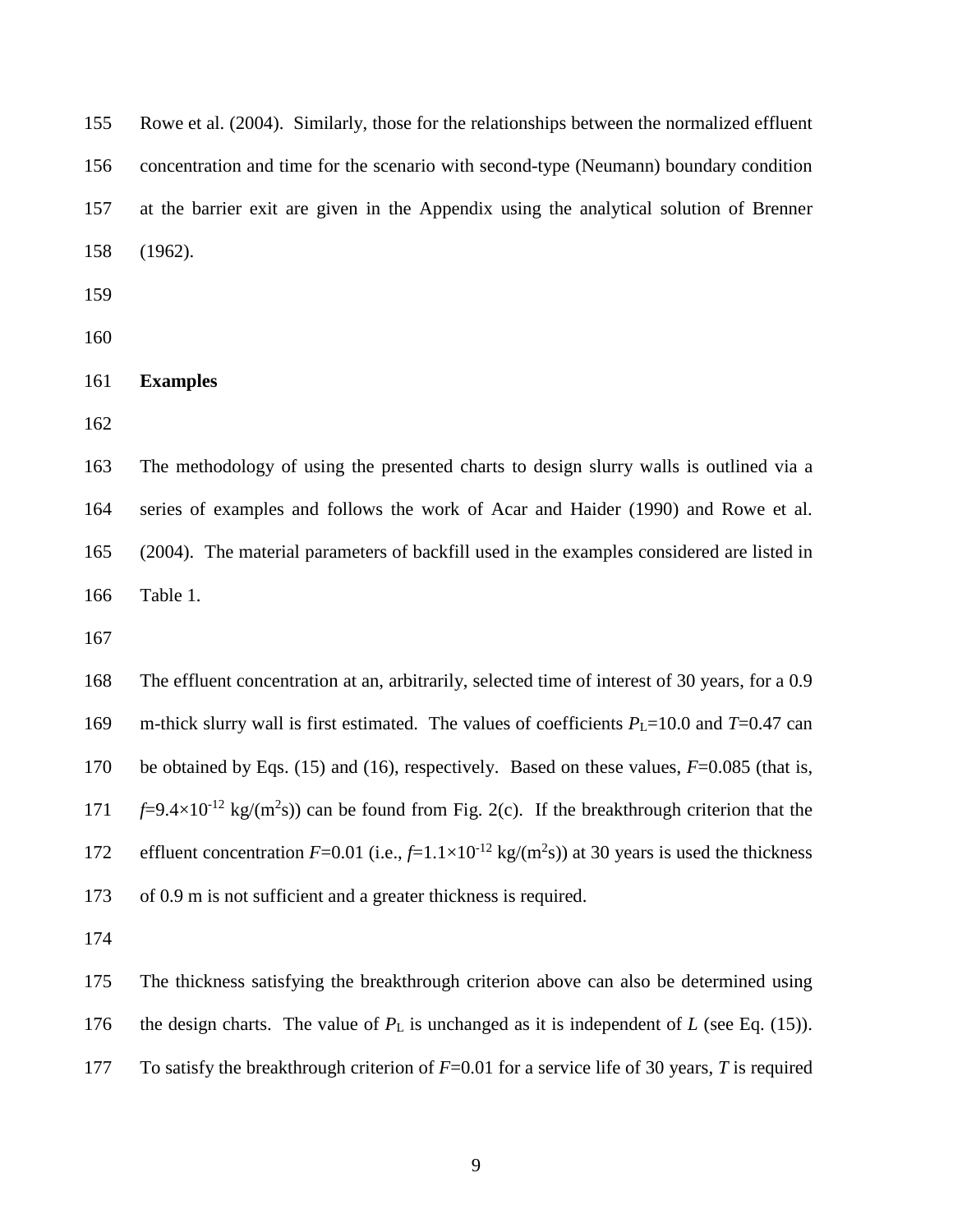| 178 | to be less than 0.33 for the curve of $P_L$ =10.0 according to Fig. 2(c). Consequently, the |
|-----|---------------------------------------------------------------------------------------------|
| 179 | thickness of the slurry wall should be greater than $1.07$ m using Eq. $(16)$ .             |
| 180 |                                                                                             |
| 181 |                                                                                             |
| 182 | <b>Conclusions</b>                                                                          |
| 183 |                                                                                             |
| 184 | Design charts for non-dimensional contaminant transport through slurry walls, based on a    |
| 185 | newly developed analytical solution, have been presented. They can be used to estimate      |
| 186 | the effluent flux of contaminant or to determine the thickness of slurry walls. Calculation |
| 187 | of complex functions or search of eigen values in the alternative solutions are no longer   |
| 188 | required. These charts can help engineers design slurry walls based on contaminant          |
| 189 | transport.                                                                                  |
| 190 |                                                                                             |
| 191 |                                                                                             |
| 192 | <b>Acknowledgements</b>                                                                     |
| 193 |                                                                                             |
| 194 | The financial support received from the National Natural Science Foundation of China        |
| 195 | (NSFC) by way of grant No. 51378465 and 41672284 and the Science Technology                 |
| 196 | Department of Zhejiang Province by grant No. 2016C31G2010015 is gratefully                  |
| 197 | acknowledged.                                                                               |
| 198 |                                                                                             |
| 199 |                                                                                             |
|     |                                                                                             |

200 **Appendix**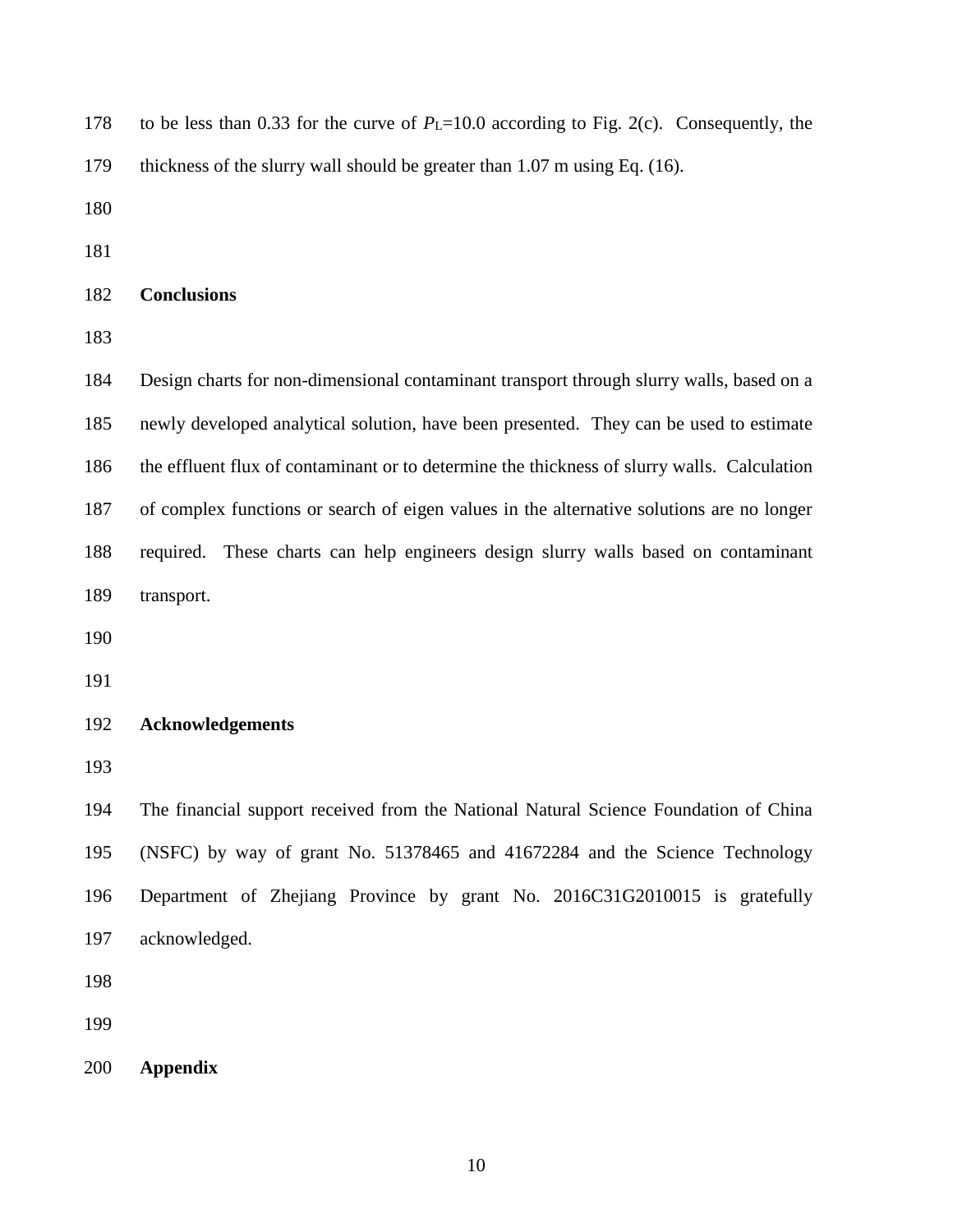202 The normalized effluent concentration of contaminant at the outlet boundary can be 203 written as follows using the analytical solution of Brenner (1962) for the scenario with 204 second-type boundary condition at the barrier exit,

205 
$$
C(1,T) = 1 - \sum_{m=1}^{\infty} \frac{2P_{L}\beta_{m}\left(\beta_{m}\cos\beta_{m} + \frac{P_{L}}{2}\sin\beta_{m}\right)\exp\left(\frac{P_{L}}{2} - \frac{P_{L}T}{4} - \frac{\beta_{m}^{2}T}{P_{L}}\right)}{\left(\beta_{m}^{2} + \frac{P_{L}^{2}}{4} + P_{L}\right)\left(\beta_{m}^{2} + \frac{P_{L}^{2}}{4}\right)}
$$
(A1)

206 where  $\beta_m$  are the positive roots of the eigen equation

207 
$$
\beta_m \cot \beta_m - \frac{1}{P_L} \beta_m^2 + \frac{P_L}{4} = 0
$$
 (A2)

208 The design charts for the relationships between the normalized effluent concentration of 209 contaminant and time are plotted in Fig. A1 using Eq. (A1).

210

211

## 212 **References**

213

214 Acar, Y. B., and Haider, L. (1990). "Transport of low-concentration contaminants in 215 saturated earthen barriers." *Journal of Geotechnical Engineering-ASCE*, 116(7),

- 216 1031-1052.
- 217 Bear, J., and Cheng, A. H.-D. (2010). *Modeling Groundwater Flow and Contaminant*  218 *Transport (Theory and Applications of Transport in Porous Media)*, Springer.
- 219 Brenner, H. (1962). "The diffusion model of longitudinal mixing in beds of finite length -
- 220 numerical values." *Chemical Engineering Science*, 17(4), 229-243.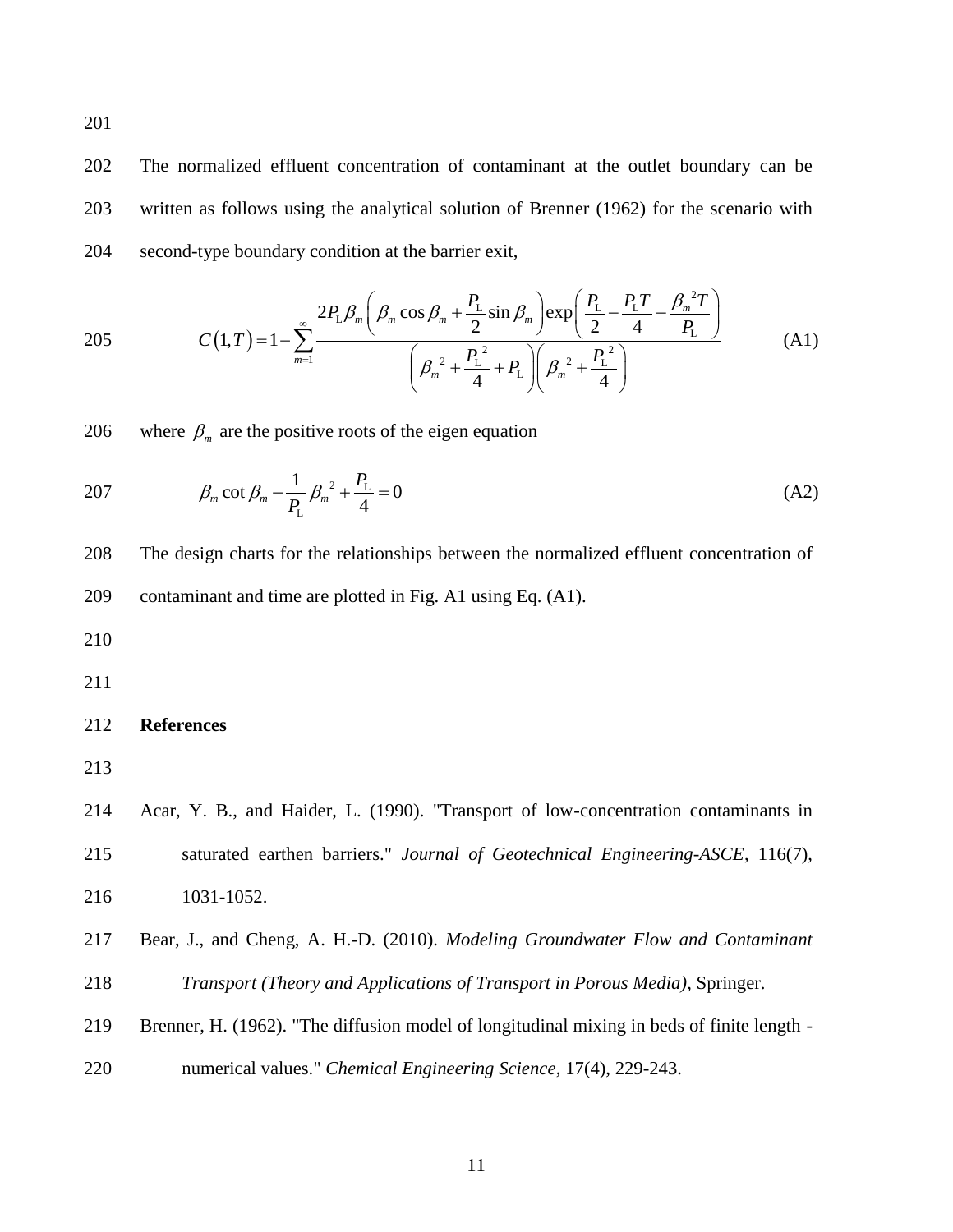- 221 Chapra, S. C., and Canale, R. P. (2006). *Numerical Methods for Engineers*, McGraw-Hill 222 Higher Education, Boston, MA.
- 223 D'Appolonia, D. J. (1980). "Soil-bentonite slurry trench cutoffs." *Journal of the*  224 *Geotechnical Engineering Division-ASCE*, 106(4), 399-417.
- 225 Devlin, J. F., and Parker, B. L. (1996). "Optimum hydraulic conductivity to limit 226 contaminant flux through cutoff walls." *Ground Water*, 34(4), 719-726.
- 227 Evans, J. C. (1994). "Hydraulic conductivity of vertical cutoff walls." *Hydraulic*  228 *Conductivity and Waste Containment Transport in Soil*, D. E. Daniel, and S. J. 229 Trautwein, eds., ASTM, 79-94.
- 230 Filz, G. M., Henry, L. B., Heslin, G. M., and Davidson, R. R. (2001). "Determining
- 231 hydraulic conductivity of soil-bentonite using the API filter press." *Geotechnical*  232 *Testing Journal*, 24(1), 61-71.
- 233 Jefferis, S. (2012). "Cement-bentonite slurry systems." *Grouting and Deep Mixing*, 1-24.
- 234 Joshi, K., Kechavarzi, C., Sutherland, K., Ng, M. Y. A., Soga, K., and Tedd, P. (2010).
- 235 "Laboratory and in situ tests for long-term hydraulic conductivity of a cement-236 bentonite cutoff wall." *Journal of Geotechnical and Geoenvironmental Engineering*,
- 237 136(4), 562-572.
- 238 LaGrega, M. L., Buckingham, P. L., and Evans, J. C. (2001). *Hazardous Waste*  239 *Management*, McGraw-Hill, New York.
- 240 Lapidus, L., and Amundson, N. R. (1952). "Mathematics of adsorption in beds. 6. The
- 241 effect of longitudinal diffusion in ion exchange and chromatographic columns."
- 242 *Journal of Physical Chemistry*, 56(8), 984-988.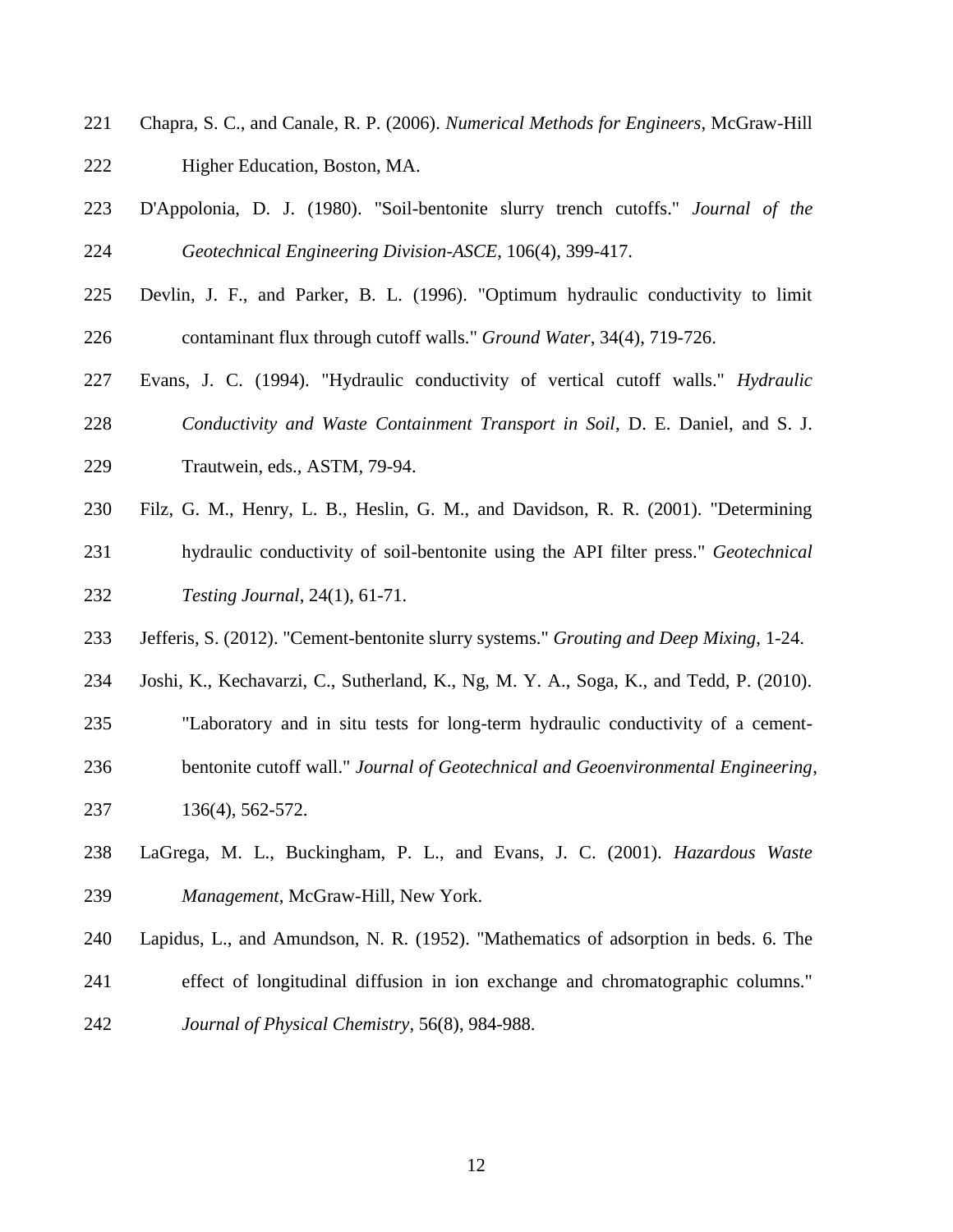- 243 Li, Y.-C., and Cleall, P. J. (2011). "Analytical solutions for advective-dispersive solute 244 transport in double-layered finite porous media." *International Journal for*  245 *Numerical and Analytical Methods in Geomechanics*, 35(4), 438-460.
- 246 Lindstrom, F. T., Haque, R., Freed, V. H., and Boersma, L. (1967). "Theory on the 247 movement of some herbicides in soils: Linear diffusion and convection of 248 chemicals in soils." *Environmental Science and Technology*, 1(7), 561-565.
- 249 Ogata, A., and Banks, R. B. (1961). "A solution of the differential equation of 250 longitudinal dispersion in porous media." *U. S. Geological Survey Professional*  251 *Paper 411-A*, A1-A9.
- 252 Opdyke, S. M., and Evans, J. C. (2005). "Slag-cement-bentonite slurry walls." *Journal of*  253 *Geotechnical and Geoenvironmental Engineering*, 131(6), 673-681.
- 254 Prince, M. J., Maneval, J. E., and Evans, J. C. "Analysis of boundary conditions for 255 contaminant transport through adsorptive, low-permeability slurry trench cutoff 256 walls." *Proc., Environmental Geotechnics*, ASCE, 58-72.
- 257 Rabideau, A., and Khandelwal, A. (1998). "Boundary conditions for modeling transport
- 258 in vertical barriers." *Journal of Environmental Engineering-ASCE*, 124(11), 1135- 259 1139.
- 260 Rowe, R. K., Quigley, R. M., Brachman, R. W. I., and Booker, J. R. (2004). *Barrier*  261 *Systems for Waste Disposal Facilities*, E & FN Spon, Abingdon, Oxon.
- 262 Shackelford, C. D. (1994). "Critical concepts for column testing." *Journal of*  263 *Geotechnical Engineering-ASCE*, 120(10), 1804-1828.
- 264 Shackelford, C. D. (1995). "Cumulative mass approach for column testing." *Journal of*  265 *Geotechnical Engineering-ASCE*, 121(10), 696-703.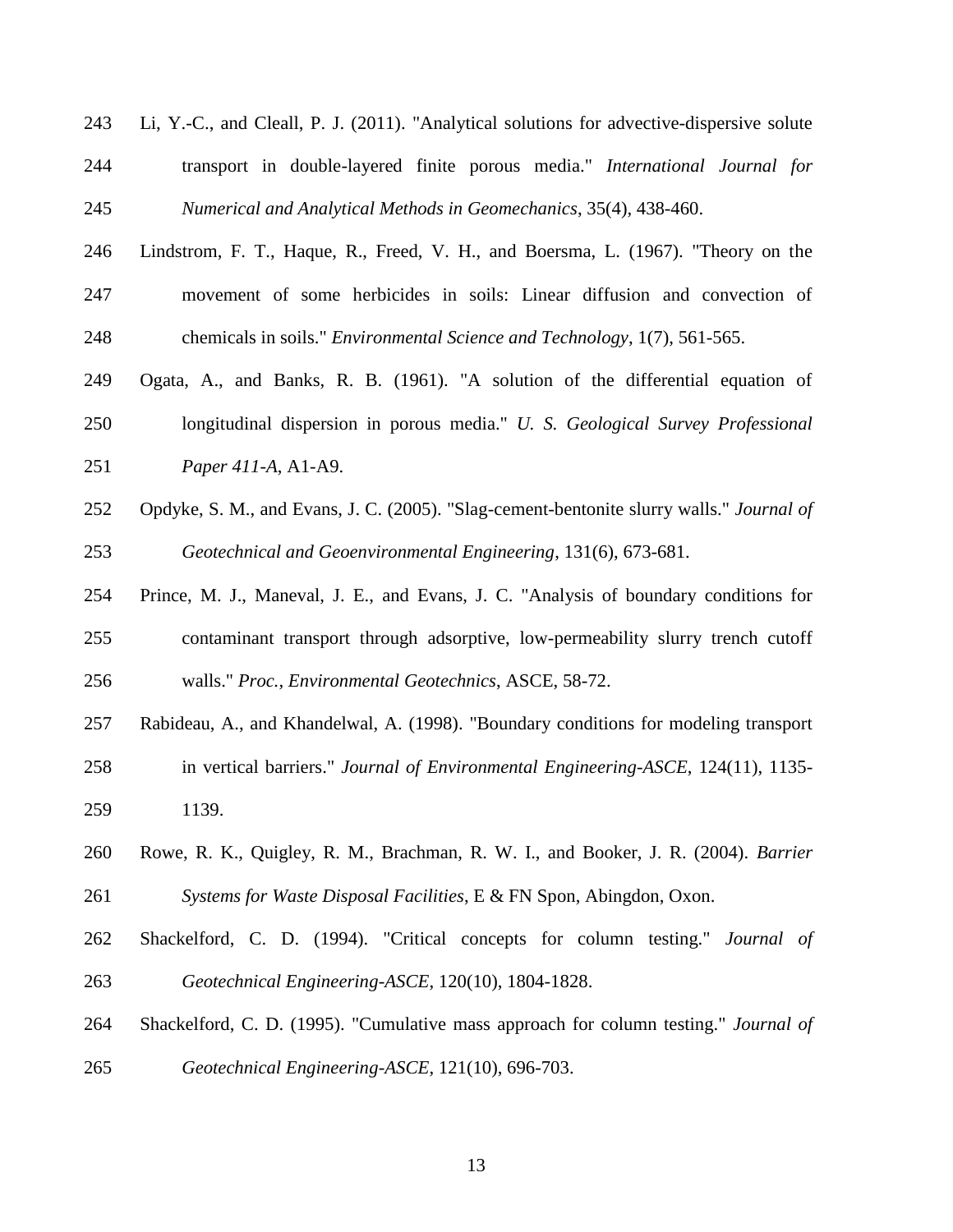| 266 | Soga, K., Joshi, K., and Evans, J. C. "Cement bentonite cutoff walls for polluted sites." |
|-----|-------------------------------------------------------------------------------------------|
| 267 | <i>Proc., Coupled Phenomena in Environmental Geotechnics, Taylor &amp; Francis Group,</i> |
| 268 | 149-165.                                                                                  |
| 269 | van Genuchten, M. T., and Parker, J. C. (1984). "Boundary conditions for displacement     |
| 270 | experiments through short laboratory soil columns." Soil Science Society of America       |
|     |                                                                                           |

- 271 *Journal*, 48(4), 703-708.
- 272 Yeo, S. S., Shackelford, C. D., and Evans, J. C. (2005). "Consolidation and hydraulic
- 273 conductivity of nine model soil-bentonite backfills." *Journal of Geotechnical and*
- 274 *Geoenvironmental Engineering, ASCE*, 131(10), 1189-1198.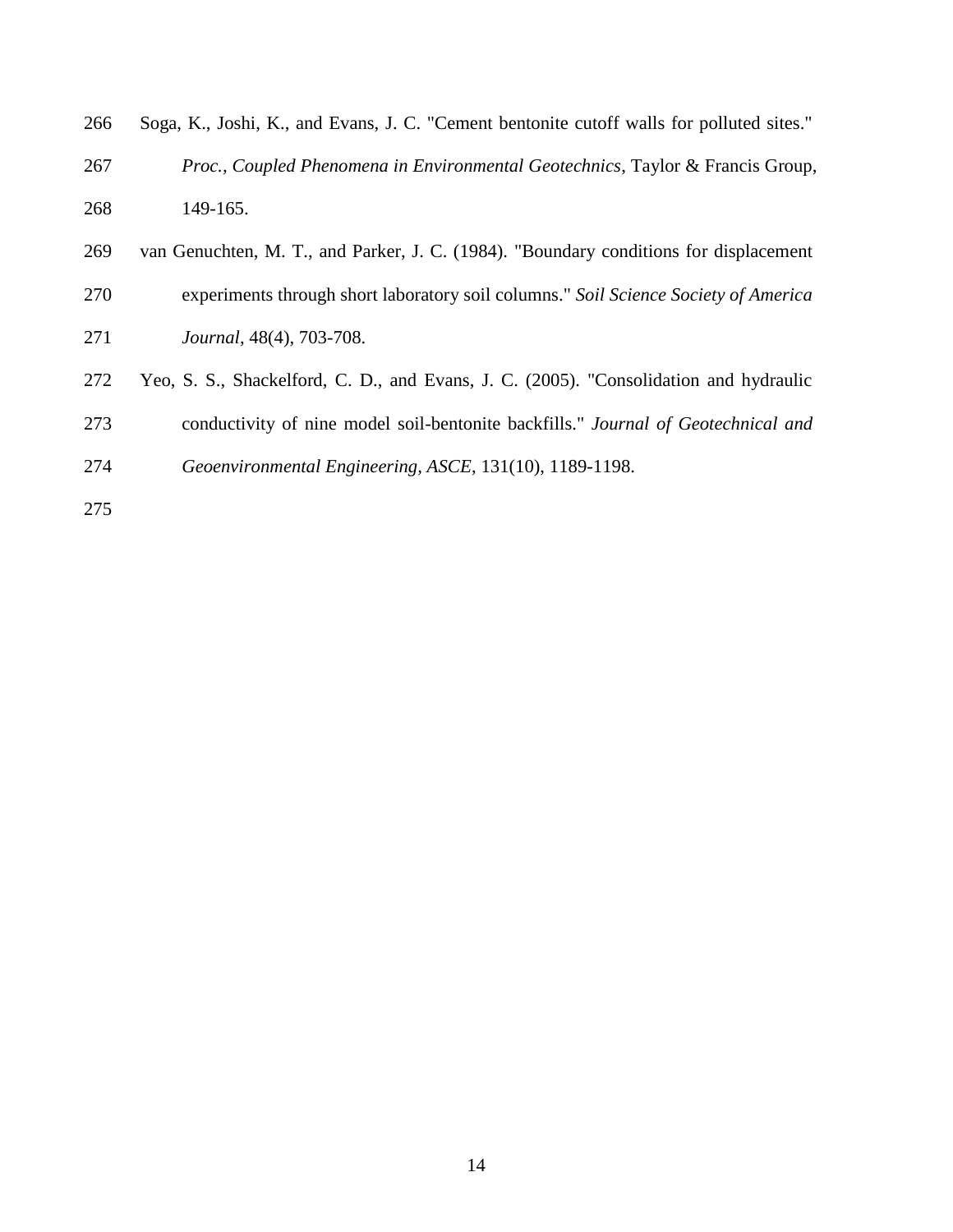| 276 | <b>List of Table and Figure Captions</b>                                                 |
|-----|------------------------------------------------------------------------------------------|
| 277 |                                                                                          |
| 278 |                                                                                          |
| 279 | Table 1. Parameters used in example.                                                     |
| 280 |                                                                                          |
| 281 |                                                                                          |
| 282 | Fig. 1 Configuration of contaminant transport through a slurry wall.                     |
| 283 |                                                                                          |
| 284 | Fig. 2 Design charts for normalized effluent contaminant flux of slurry walls.           |
| 285 |                                                                                          |
| 286 | Fig. A1 Design charts for normalized effluent contaminant concentration of slurry walls. |
| 287 |                                                                                          |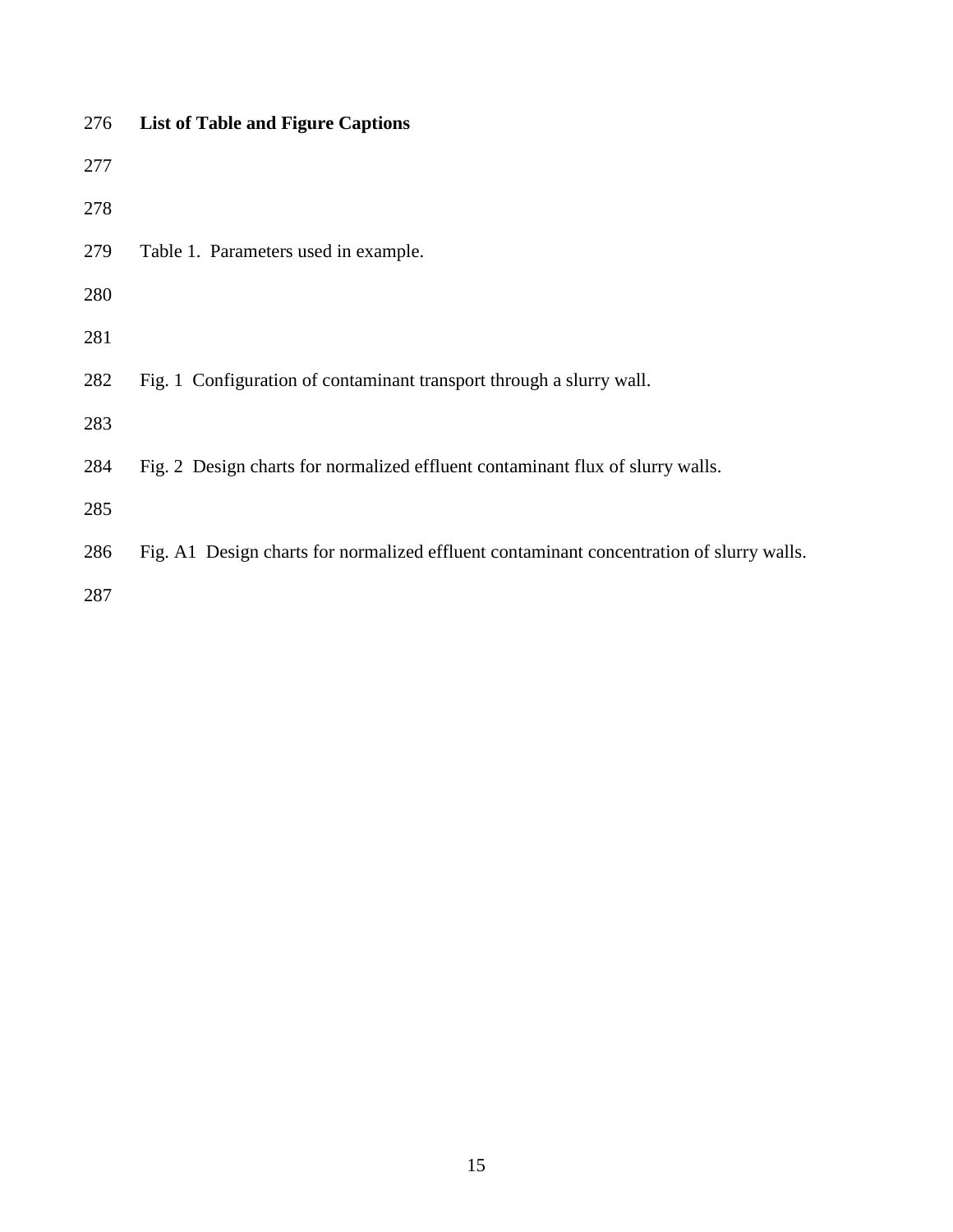| 289               |                      |                                      |                                                  |
|-------------------|----------------------|--------------------------------------|--------------------------------------------------|
| 290               |                      |                                      |                                                  |
| 291               |                      | Table 1. Parameters used in example. |                                                  |
|                   | Parameter            | Values                               | Unit                                             |
|                   | $\boldsymbol{n}$     | 0.25                                 | /                                                |
|                   | $\boldsymbol{k}$     | $1\times10^{\text{-9}}$              | m/s                                              |
|                   | $\boldsymbol{R}$     | $10.0\,$                             | $\sqrt{\phantom{a}}$                             |
|                   | $D_{\rm e}$          | $4 \times 10^{-10}$                  | $m^2/s$                                          |
|                   | $\boldsymbol{h}$     | $1.0\,$                              | ${\bf m}$                                        |
|                   | $\mathcal{C}0$       | $100\,$                              | $mg/L$                                           |
| 292               |                      |                                      |                                                  |
| 293<br>294<br>295 |                      | $\boldsymbol{0}$                     | $\boldsymbol{\mathcal{X}}$                       |
|                   |                      |                                      | $\overline{z}$<br><b>/ X</b><br>$\boldsymbol{h}$ |
|                   | slurry wall<br>$c_0$ |                                      |                                                  |
| 296               | inlet boundary       | $\boldsymbol{L}$                     | outlet boundary                                  |

297

Fig. 1 Configuration of contaminant transport through a slurry wall.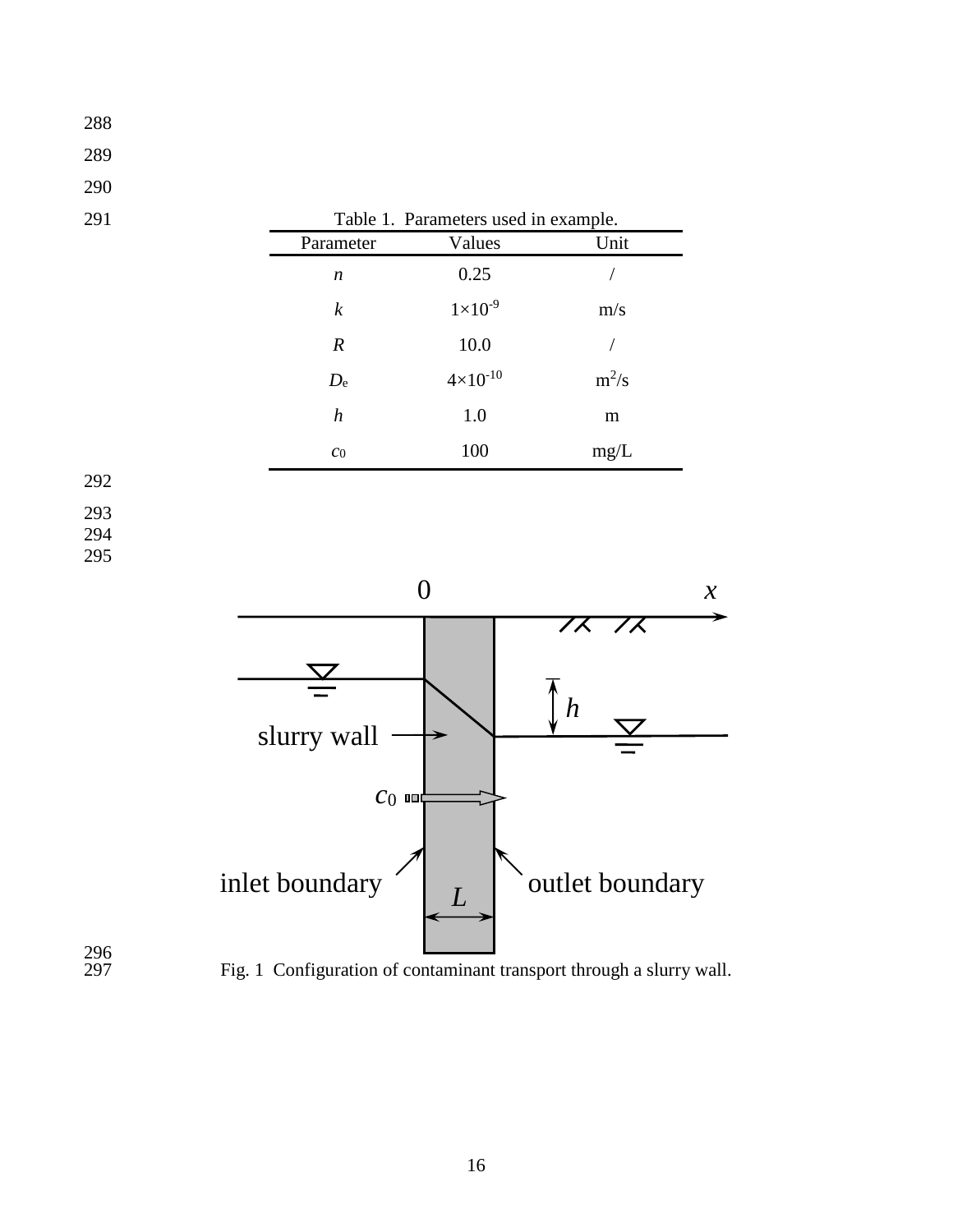



303 Fig. 2 Design charts for normalized effluent contaminant flux of slurry walls.